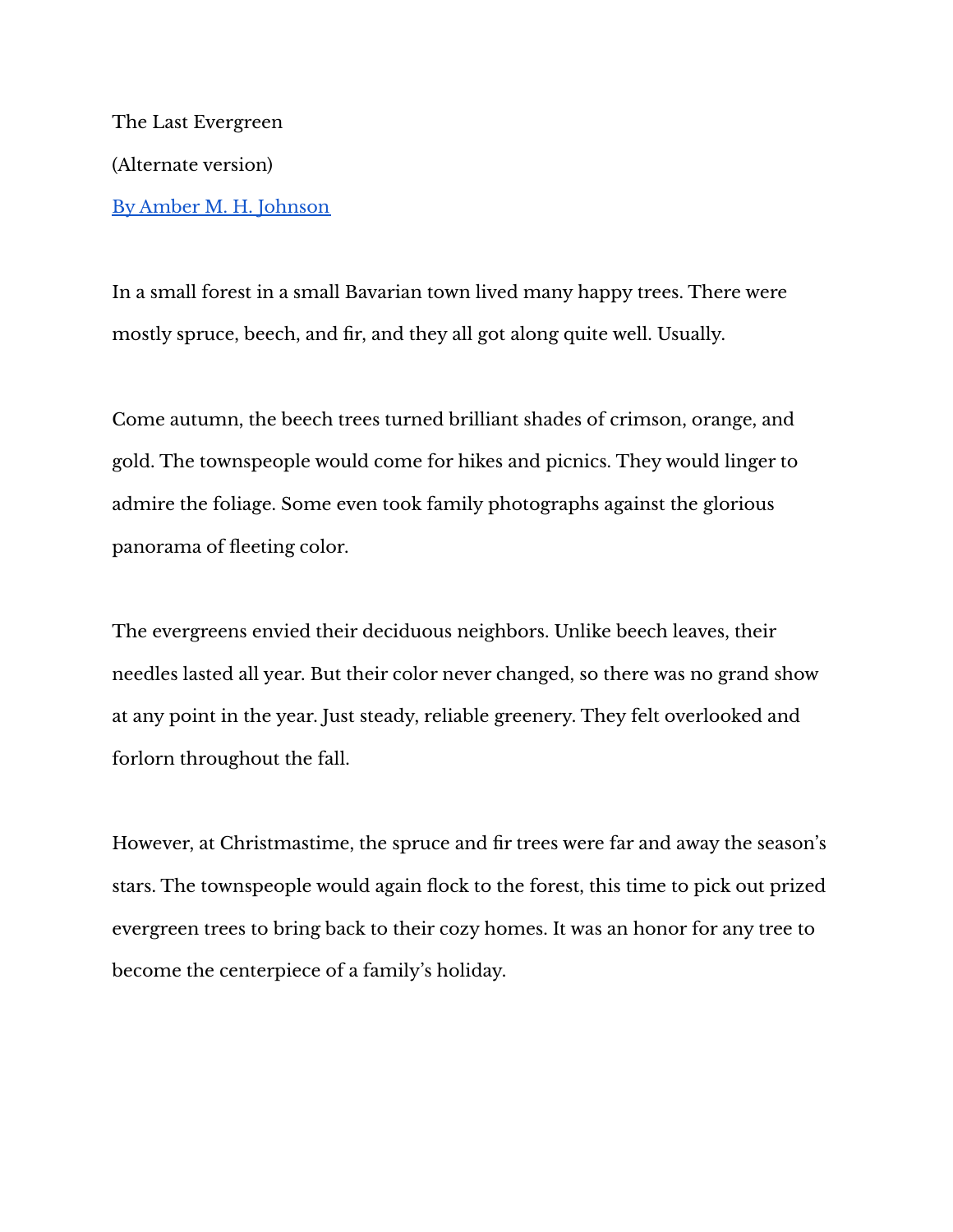The beech trees felt envious of their coniferous brothers and sisters–the chosen ones of the forest, symbols of the biggest celebration of the year. After all, in winter, beeches were bare, dormant, and generally ignored.

Bavaria is where the Christmas tree tradition began in the first place, and perhaps that is why the holiday is especially wonderful there. But in their wholehearted reveling in the joy of Christmas, it seems that the townspeople cut down their forest's spruce and fir trees faster than they could grow back. Over time, there were fewer and fewer.

The beeches, at first, weren't concerned. The spruces and firs had their time. Now it was the beeches' chance to become the most beloved trees–not just in autumn but all year round. Perhaps a new tree tradition could begin, they thought, as beech trees' bare branches would make ideal displays for ornaments.

For generations, the town's forest had seemed like an endless source of Christmas trees, but their numbers continued to dwindle with each holiday season. There certainly weren't enough for everyone. While some townsfolk found trees elsewhere, some continued to chop spruces and firs from the small forest, determined to continue their festive custom.

As the evergreens grew rarer, the beech trees started to notice fewer animals in residence. They remembered how the spruce and fir trees gave shelter and food to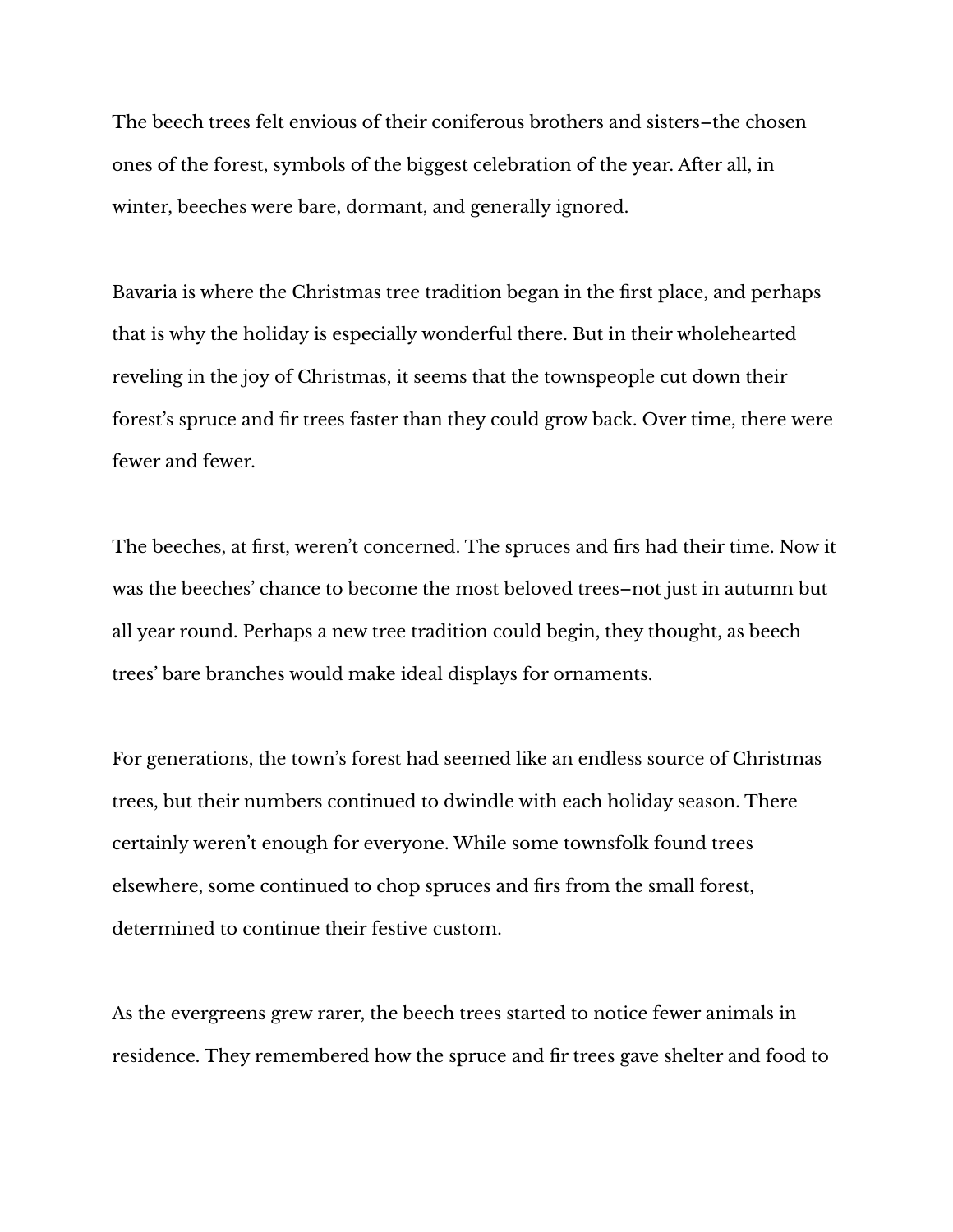the creatures of the forest while the beeches went leafless in winter. As a sad result, many longtime inhabitants of the forest had to find new homes.

The beech trees missed their friend the wolf, and the friendly deer. In fact, it wasn't long before there were no mammals or birds around to enjoy the nuts they produced. There were even fewer insects.

The beeches had grown with shade provided by the evergreens, causing them to develop large, full canopies to capture light, but less energy into their smaller trunks. But now, in unimpeded sunshine, they struggled to adapt, as such conditions require a larger, stronger trunk and less expansive canopy. To the beech trees, the world felt upside down.

Worst of all, fewer townspeople came for walks. The once full and diverse woods now looked sparse, boring, and even a bit sad. The beech trees realized that instead of becoming the center of attention, they were being forgotten.

As another Christmas approached, a man from town came to the forest to discover, after much wandering this way and that along various paths, he could not find a single fir. Finally, he saw that only one spruce tree remained.

As he approached the last evergreen, the beech trees looked on in horror. This had all gone too far! They missed the days when their evergreen friends kept the forest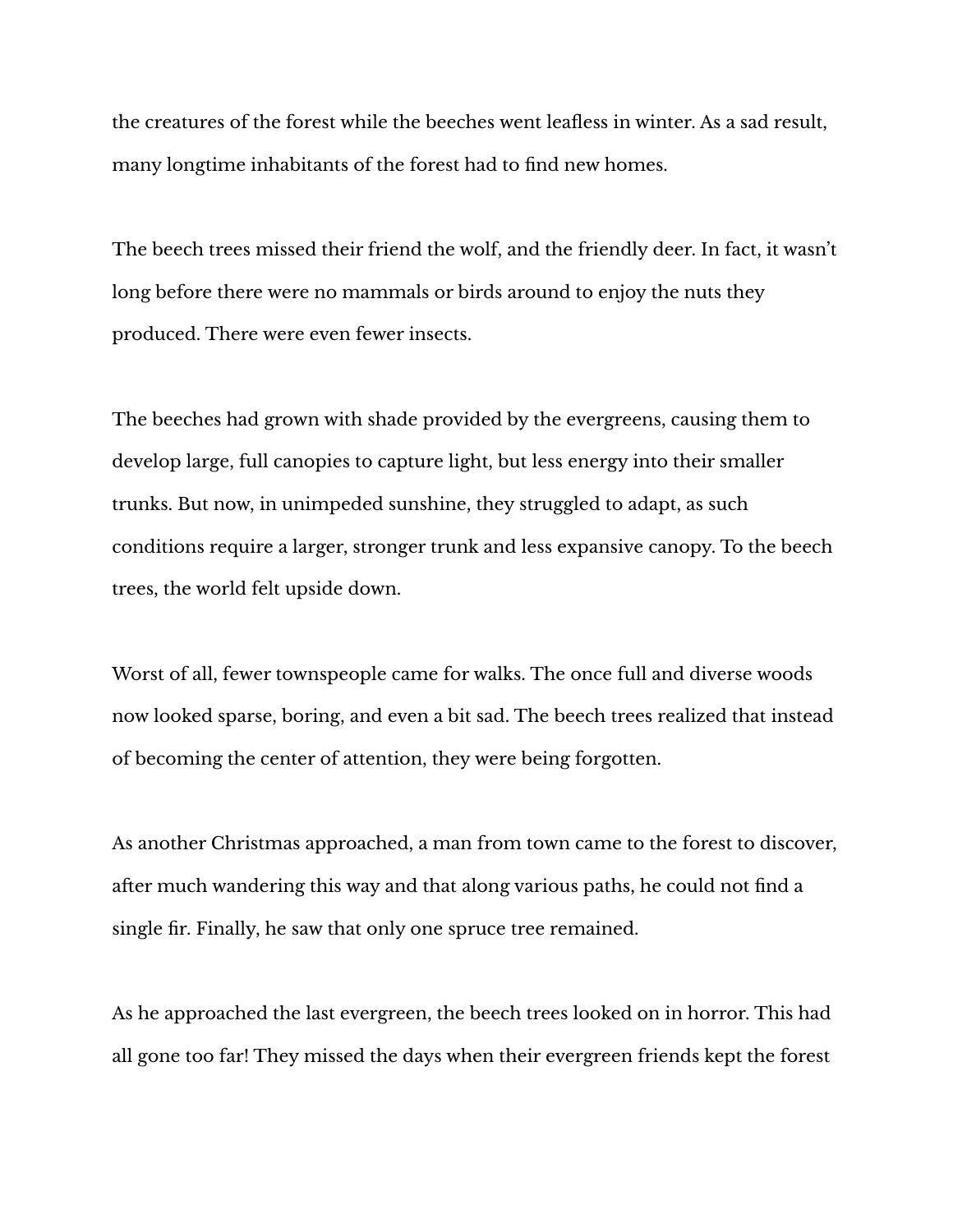full of life in winter and provided a green backdrop for their spectacular colors in autumn.

One by one, the beech trees around the lone spruce began dropping branches, sacrificing part of themselves to save the evergreen. Confused and afraid, the man ran from the woods. He warned his neighbors, family, and friends to stay away, and word spread that the beech trees were losing limbs. The woodland was considered depleted, and dangerous.

The small town forest was quieter than it had ever been. For years, people stayed away, admiring the beeches' fall color only in passing and lamenting the loss of the evergreens.

But in the stillness, nature found opportunities. The beeches protected that spruce, and soon the spruce grew cones, which held seeds, which grew into saplings. A small grove of spruce became established, eventually welcoming a capercaillie–quite a stately and impressive bird–who'd seen the spruce needles that they eat all winter.

It just so happens that a seed from a fir cone was stuck to that fancy feathered fellow. And when the capercaillie flapped his wings, the seed fell to the forest floor. It rested there until sprouting in the spring rains.